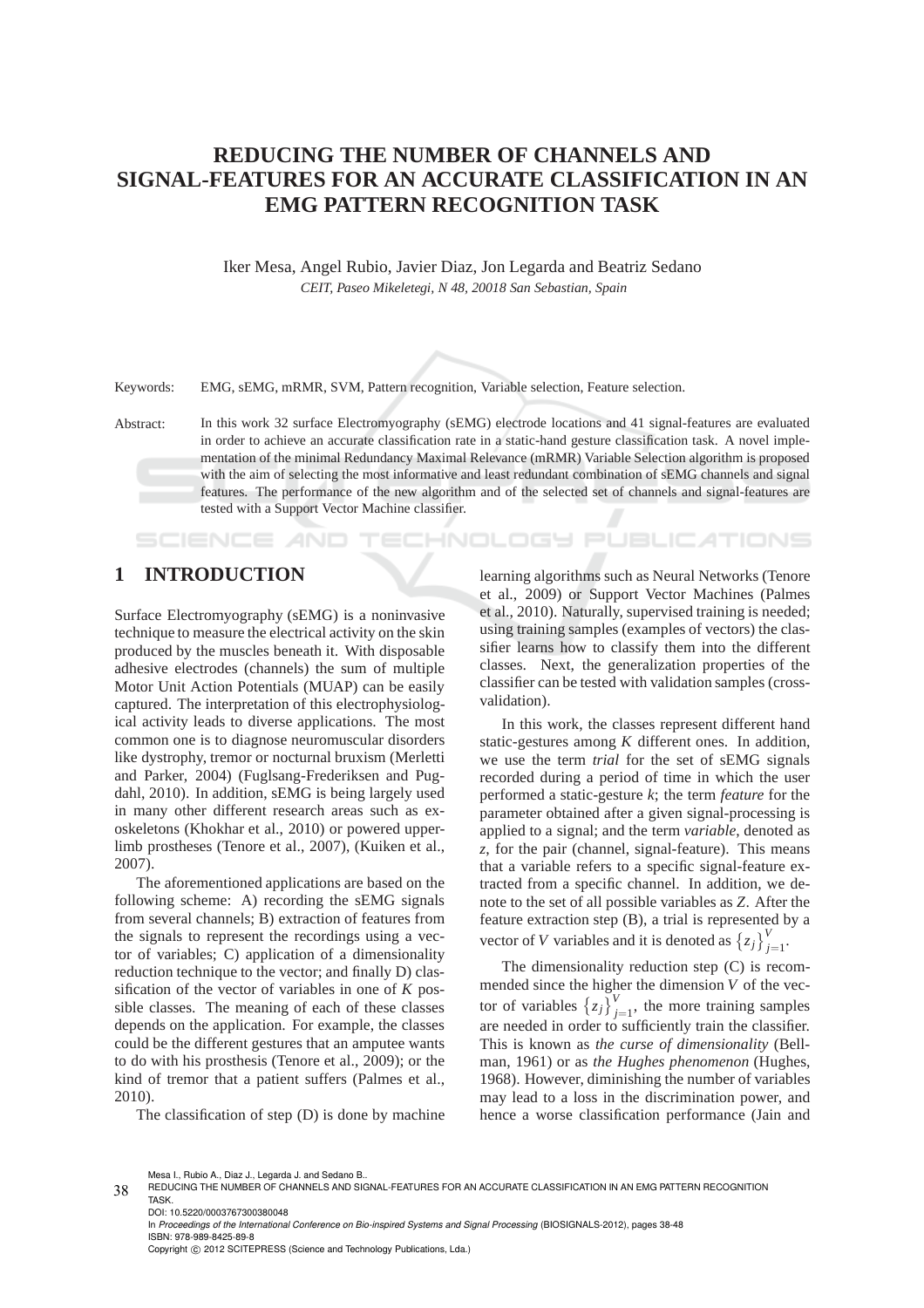Duin, 2000). In practice, if we have a limited training set it is better to select only a low number of powerful variables. Variable  $z_j$  is more powerful than variable  $z_h$ , with  $z_j$ ,  $z_h \in Z$ , if the patterns from the different classes can be classified easier with  $z_j$  than with  $z_h$ .

There are two main dimension reduction techniques: Variable Selection and Variable Projection. On the one hand, the first method aims to determine a subset of variables that brings together the most important information of the whole set. On the other hand, the projection techniques transforms the data to a space of fewer dimensions by linear or non-linear combinations of the original variables. As the Variable Selection techniques do not alter the original representation of the variables, but merely select a subset of them, they provide a direct interpretation possibility. Specially, the Variable Selection filter methods rank the variables according to an evaluation function that relies solely on properties of the data. There is active research in this area related to the sEMG classification problem; (Zardoshti-Kermani et al., 1995) and (Boostani and Moradi, 2003) rank several signalfeatures according to Davies-Bouldin or Scattering criteria without taking into consideration the relation among the signal-features or the channels. However, it is known in the Variable Selection field that the *m* best independent variables are not the best *m* variables (Cover, 1974), (Jain and Duin, 2000). The reason for this is the redundancy. The combination of two uncorrelated variables could be more informative than the combination of two correlated variables with the best individual properties.

The objective of this research is to reduce the necessary number of the sEMG channels and signalfeatures present in an sEMG pattern recognition system. There are two main reasons for this reduction. Firstly, if we reduce the number of physical sEMG channels we make the sEMG-recording device simpler, thus cheaper. Secondly, if we diminish the number of features and channels we reduce the dimension *V* of the vector  $\{z_j\}_{j=1}^V$  presented to the classifier, hence, less training examples are needed and, furthermore, the classifier requires less memory and computational power.

In this work we propose a novel multivariate filter method, based on the *minimal Redundancy maximal Relevance* algorithm (mRMR) (Peng et al., 2005), to rank the variables with the aim of finding the most informative channels and signal-features and, at the same time, the least redundant. In addition to the aforementioned advantages, the reduction of the required number of sEMG channels can also be seen as an analysis of the best electrode placement for this kind of applications.

For the accomplishment of the objectives, the following procedure is used. Firstly, sEMG data is obtained from a static-hand gesture experiment performed by 6 volunteers. After the corresponding datapreprocessing and feature-extraction steps, the variables are ranked with three methods: A) a simple univariate filter method, the F-statistic, B) the regular mRMR algorithm, C) a novel implementation of the mRMR to penalize even more the redundancy. Therefore, three different ranking lists of variables are obtained for each user.

Secondly, a Support Vector Machine (SVM) classifier is used to classify the hand gestures with the top-ranked variables of each list. This way, the performance of each ranking method can be analyzed. An SVM is used since it performs well in many different fields and it is insensitive to overtraining (Jain and Duin, 2000) (i.e. a degradation in generalization properties due to an excessive number of training samples). 

Thirdly, a study of the top-ranked variables is done to select the best combinations of features and channels. The aim, as mentioned before, is to reduce the number of variables. Finally, the selected variables are tested with the SVM classifier and the results are discussed.

## **2 METHODS**

#### **2.1 Data Acquisition**

Six healthy normal-limbed subjects volunteered for the experiment. None of them reported any muscular or skin disorders. The following protocol was used during each session.

After a careful skin preparation, 32 Ag/AgCl disposable electrodes (diameter 10 mm) are equidistantly placed on each subject's right forearm in 4 rows of 8 electrodes each. The reference and ground electrodes are placed on the shoulder and wrist respectively. The layout of the electrodes is described in Figure 1. To ensure an adequate position, a flexible armband with 32 small guide points is used.

The user sits comfortably in front of a computer screen and a webcam. With the elbow resting on a table the subject can perform hand movements without constraints. For the experiment,  $K = 15$  staticgestures were selected from the Spanish Sign Language Alphabet (letters A, B, C, D, E, F, I, K, L, M N, O, P, Q and U) as they involve a wide variability of wrist and finger positions.

There are two computers involved in the acquisition, namely, one for guiding the user and watching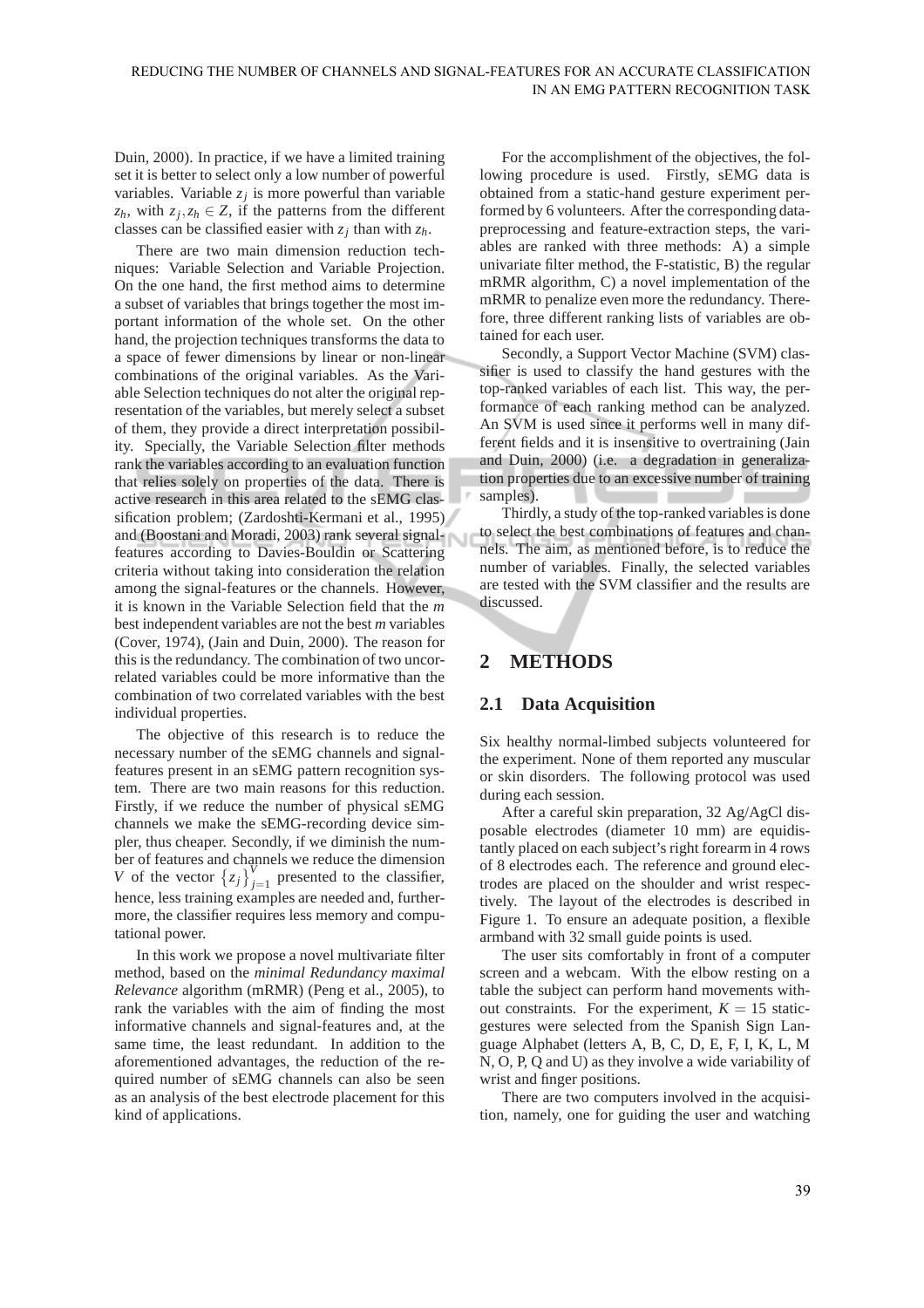

Figure 1: The electrode naming and positioning scheme.

the correct execution of the gestures; and another one for recording the sEMG signals. Each participant performs between 3 and 5 runs of 50 gestures each. A computer program in the first machine is in charge of: A) asking the subject to perform a specific gesture by displaying an aleatory gesture on the screen, B) ensuring with the webcam that the user is maintaining a steady gesture for ∼3 seconds, C) informing the second PC about the gesture that the user is asked to do and if the subject has performed it correctly (steady) or not (not steady).

The signals are recorded with a sampling frequency of 1000 Hz by a BrainAmp Standard amplifier connected to the second PC.

### **2.2 Data Preprocessing**

The signals are high-pass filtered (10 Hz) to remove movement artifacts, and a notch filter is used to remove the 50 Hz band (power-line noise). These operations are performed by 4<sup>th</sup> order Butterworth filters.

Next, the correctly performed gestures of each subject are arbitrarily divided into 3 datasets: Training-dataset, Validation-dataset and Test-dataset. The first dataset is used for training the classifier as it is explained in Section 2.5, the Validation-dataset is used in the same section to compare the different Variable Selection techniques, and finally, the Test-dataset is used in Section 4 to check the performance of the final selection of variables.

Each of these performed gestures has a duration of ∼3 seconds. To increase the size of the datasets they are segmented into trials of 256 ms with an overlapping of 50% (Englehart et al., 2003). Consequently, the number of available trials in each dataset is described in Table 1. Each of these trials contains the 32 sEMG signals (one per channel) recorded during a 256 ms period. The static-gesture that the user was performing during the recording of each trial is known.

#### **2.3 Feature Extraction**

Let  $x_i$  be the *i*-th sample of sEMG signal  $x$ , and let  $N$ 

Table 1: The number of trials in each dataset. Each trial contains the 32 sEMG signals of 256ms long. The staticgesture corresponding to each trial is known.

| Subject        | Train-dataset | Validation-dataset | Test-dataset |
|----------------|---------------|--------------------|--------------|
| S1             | 4929          | 1232               |              |
| S <sub>2</sub> | 6382          | 1595               |              |
| S <sub>3</sub> | 4787          | 1115               | 655          |
| S <sub>4</sub> | 5625          | 1446               | 964          |
| S <sub>5</sub> | 2218          | $\mathbf{0}$       | 555          |
| S6             | 3871          | 968                |              |

be the signal length. From the sEMG signals of each of the trials obtained in Section 2.2, the following 41 features are extracted. Note that each trial has 32 sEMG signals, hence, a vector of *V* = 1312 variables,  $\left\{z_j\right\}_{j=1}^{1312}$ , is obtained for each trial.

**Mean Absolute Value (MAV).** It is a very common sEMG amplitude indicator which provides information about the muscle contraction level.

$$
MAV = \frac{1}{N} \sum_{i=1}^{N} |x_i|
$$
 (1)

osy eū **Median Absolute Value (MedAV).** Like MAV, the MedAV is an indicator of the contraction level. However, it is more robust against outliers.

$$
MedAV = median |x_i|
$$
 (2)

**Variance (VAR).** As the mean value of the sEMG signal is 0 the variance of the signal can also be seen as a measurement of the average signal power (Zardoshti-Kermani et al., 1995), (Boostani and Moradi, 2003).

$$
VAR = \frac{1}{N - 1} \sum_{i=1}^{N} x_i^2
$$
 (3)

**Waveform Length (WL).** It is the cumulative length of the waveform over the segment. The resultant value is an indicator of the waveform's amplitude, frequency, and duration (Hudgins et al., 1993).

$$
WL = \sum_{i=1}^{N-1} \Delta_i
$$
 (4)

Where  $\Delta_i = |x_i - x_{i+1}|$ 

**Mean Absolute Difference Value (MADV).** The mean value of the difference in amplitude between adjacent samples.

$$
MADV = \frac{1}{N-1} \sum_{i=1}^{N-1} \Delta_i
$$
 (5)

Note that, as N is constant the MADV provides exactly the same information as WL. We compute both features to test the different Variable Selection methods, since a good method has to be able to find the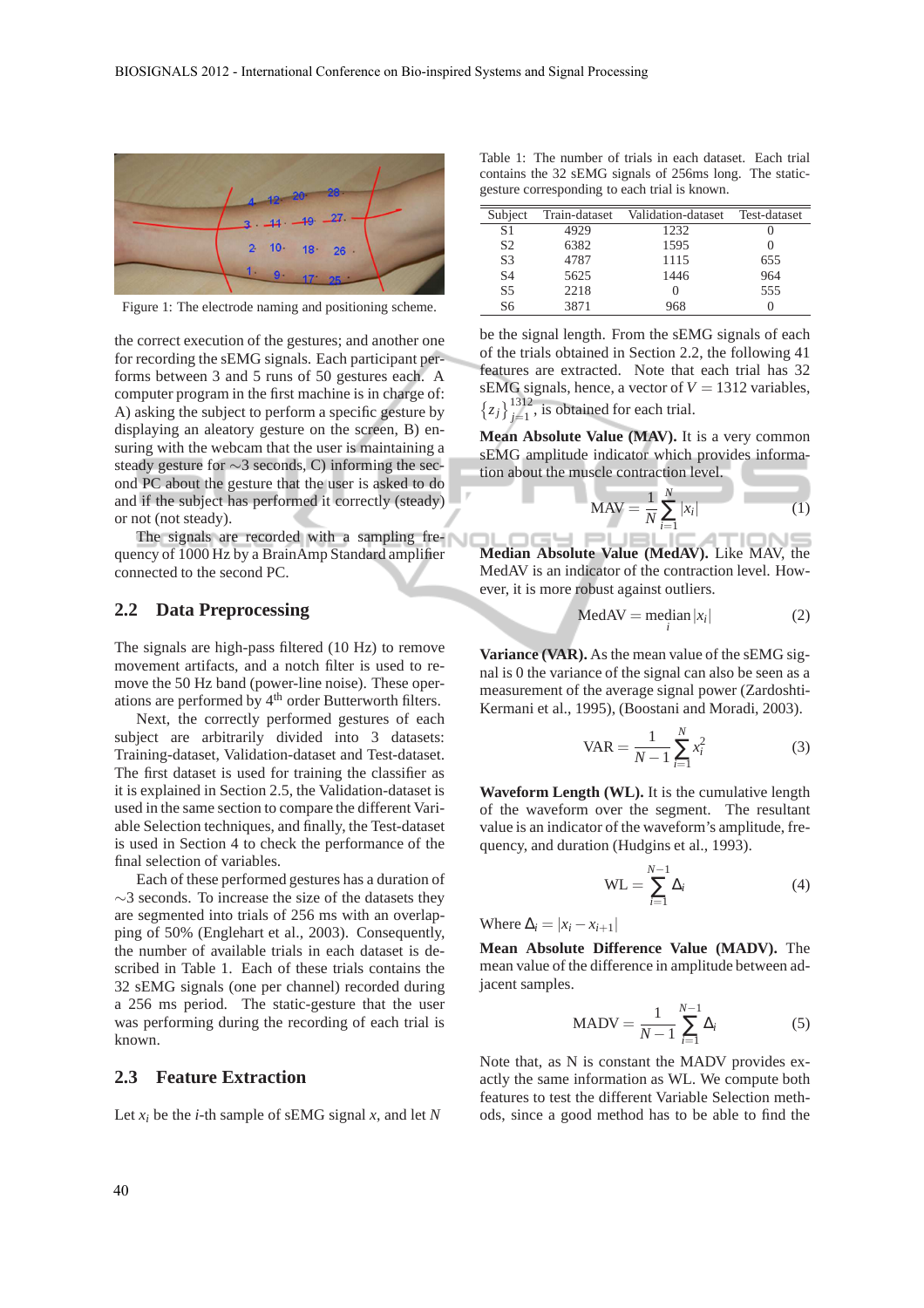correlation between both features and discard one of them. As it is explained in Section 3.1, there are some methods that are unable to do this.

**Zero Crossing (ZC).** It counts the number of times that the signal crosses the zero amplitude axis. To avoid signal crossing counts due to low-level noise, a threshold  $\varepsilon$  is included. In our case it is set to  $\varepsilon =$ 10*µV* according to (Hudgins et al., 1993).

$$
ZC = \sum_{i=1}^{N-1} \phi(\Delta_i, x_i, x_{i+1})
$$
 (6)

Where:

$$
\phi(\Delta_i, x_i, x_{i+1}) = \begin{cases} 1 & x_i \cdot x_{i+1} < 0, \Delta_i > \varepsilon \\ 0 & \text{otherwise} \end{cases}
$$

**Number of Turns (NT).** This feature counts the number of times that the slope of the waveform changes in sign. This means that it counts the number of local maxima and minima in the sEMG signal. To reduce noise effects, a slope change is only taken into account if the difference in amplitude with adjacent slope changes is at least  $\varepsilon = 30 \mu V$  (Hudgins et al., 1993).

**Wilson Amplitude (WAMP).** The Wilson amplitude counts the number of times that the difference in amplitude for any two consecutive samples exceeds a certain threshold ε. This ε is set to 50*µV* according to (Philipson, L, Larsson, P, 1988).

$$
WAMP = \sum_{i=1}^{N-1} \psi(\Delta_i)
$$
 (7)

Where  $\psi(\Delta_i) = 1$  if  $\Delta_i > \varepsilon$ ; and 0 otherwise.

**Amplitude Histogram (A).** This feature counts the number of times that the sEMG signal reaches 9 different amplitude levels. In other words, it is the voltage histogram of the signal into 9 equal bins (Zardoshti-Kermani et al., 1995). Therefore, 9 features are obtained per signal, named A1-A9.

**Auto-Regressive Coefficients (AR).** The AR model of the signal approximates the sample  $x_i$  as a linear combination of earlier samples plus an independent error term. The number of samples taken into account defines the order of the model. As well as (Tkach et al., 2010) and (Boostani and Moradi, 2003) an order of 4 is set.

$$
x_i = \sum_{r=1}^{4} a_r x_{i-r} + \varepsilon_i \tag{8}
$$

Where the  $a_r$  are the auto-regressive coefficients and  $\varepsilon_i$  the error term. The  $a_r$  coefficients are computed minimizing the squared error between the original

signal and its approximation. Each coefficient *a<sup>r</sup>* is used as a different feature, hence, 4 different features are obtained, denoted as AR1-AR4, for each signal.

**Cepstral Coefficients (C).** Cepstral analysis has been mainly applied to speech recognition but it has been also shown to be suitable for sEMG classification (Kang et al., 1995). The cepstral coefficients  $c_r$  are obtained from the Auto-Regressive coefficients *a<sup>r</sup>* .

$$
c_1 = -a_1 c_r = -a_r - \sum_{n=1}^{r-1} (1 - \frac{n}{r}) a_n c_{r-n}
$$
 (9)

Where  $a_r$  is the  $r$ -th auto-regressive coefficient. Consequently, there are 4 cepstral features per signal and they are denoted as C1-C4.

As in the case of WL and MADV, there is no difference between the cepstral coefficient  $c_1$  and the Auto-Regressive one  $a_1$ . Likewise, this fact plays an important role in the comparison of Variable Selection techniques as it is explained in Section 3.1.

**Mean Frequency (Fmean).** This feature measures the mean frequency of the signal's power spectrum. Assuming the frequency spectrum is divided into *M* frequencies, let  $f_b$  be the *b*-th frequency of the signal's spectrum and  $P(f_b)$  the power of  $f_b$ . The mean frequency is computed as follows:

$$
\text{Fmean} = \frac{\sum_{b=1}^{M} f_b P(f_b)}{\sum_{b=1}^{M} P(f_b)} \tag{10}
$$

**Quantiles (Q).** The quantiles mark the boundaries between specific consecutive subsets of the signal spectrum, e.g. the Q*y* quantile is the frequency that marks the upper boundary of the lower *y*% of the spectrum's power. The following frequency spectrum quantiles are considered: Q10, Q30, Q50, Q60, Q75, Q90. Therefore, 6 features are obtained per signal.

**Frequency Histogram (F).** The frequency spectrum is divided into 9 equal-size segments and the percentages of power in each of them are taken as features. Hence, 9 features are obtained per signal and are denoted as F1-F9.

### **2.4 Variable Ranking: mRMR Algorithm**

After the feature extraction step (Section 2.3), each trial is represented by a vector of variables  $\{z_j\}_{j=1}^{1312}$ , and it belongs to a known class *k* (static-gesture). We can measure the discriminant power of each variable *z<sup>j</sup>* using the F-statistic as follows: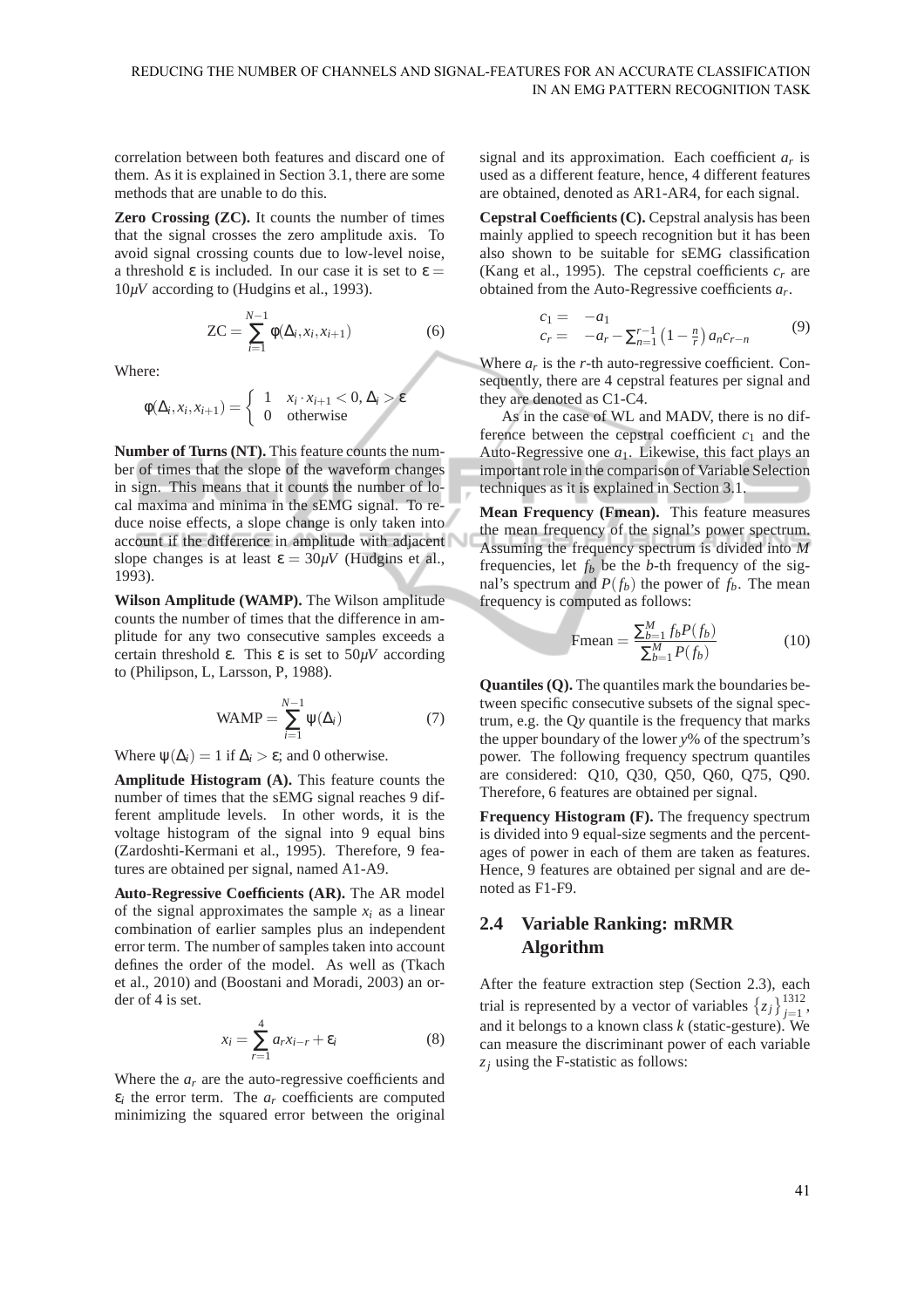$$
F(z_j) = \frac{\left[\sum_{k=1}^{K} n_j^{(k)} (\overline{z_j^{(k)}} - \overline{z_j})^2\right] / (K - 1)}{\left[\sum_{k=1}^{K} \sum_{t=1}^{n_j^{(k)}} (z_{j_t}^{(k)} - \overline{z_j^{(k)}})^2\right] / (n_j - K)}
$$
(11)

Where:  $\frac{W}{K}$ 

*z*

: Number of possible classes.

*nj* : Number of samples of variable *z<sup>j</sup>* .

 $n_j^{(k)}$ : Number of samples of *z<sup>j</sup>* within the *k*-th class.

*zj* : Mean value of *z<sup>j</sup>* .

$$
z_j^{(k)}
$$
 : Mean value of  $z_j$  within the *k*-th class.

$$
{}_{j_t}^{(k)}
$$
 : Sample *t*-th of  $z_j$  within the *k*-th class.

F-statistic only gives a measure of the classification power of each variable  $z_j$  by itself. However, the aim is to select a group *S* of *m* variables  $z_j$  which jointly have the largest relevance with the classification task. This is called *maximal relevance* criterion (Ding and Peng, 2005), and it has the following form:

max 
$$
D_F(S)
$$
,  $D_F = \frac{1}{|S|} \sum_{z_j \in S} F(z_j)$  (12)

However, we also aim to ensure that the redundancy among the variables is as low as possible. Therefore, it is necessary to introduce the *minimal redundancy* condition. The minimal redundancy criterion based on the Pearson correlation coefficient (Ding and Peng, 2005) has the following form:

$$
\min R_c(S), \quad R_c = \frac{1}{|S|^2} \sum_{z_j, z_h \in S} |c(z_j, z_h)| \tag{13}
$$

The Pearson correlation coefficient  $c(z_j, z_h)$  is computed as:

$$
c(z_j, z_h) = \frac{\sum_{t=1}^{n_j} (z_{j_t} - \overline{z_j})(z_{h_t} - \overline{z_h})}{\sqrt{\sum_{t=1}^{n_j} (z_{j_t} - \overline{z_j})^2} \sqrt{\sum_{t=1}^{n_j} (z_{h_t} - \overline{z_h})^2}}
$$
(14)

where  $z_{j_t}$  is the sample *t*-th of  $z_j$ .

The minimal redundancy - maximal relevance criterion (mRMR) (Ding and Peng, 2005) (Peng et al., 2005) combines (12) and (13). The optimization of these two conditions can be done in several different ways. One commonly used combination criteria is the following:

$$
\max\left(D_F/R_c\right) \tag{15}
$$

A near optimal solution of the mRMR is obtained with the following iterative method (Ding and Peng, 2005). The first variable is selected according to (12), i.e. the variable with the highest  $F(z_j)$ . Next, the rest of variables are added to the set *S* in the following incremental way. Assuming that we have already chosen  $m-1$  variables, we select the  $m<sup>th</sup>$  variable from the set  $\{Z - S_{m-1}\}$  (i.e. all the variables except those already selected) that combines the following conditions:

$$
\max_{z_j \in Z - S_{m-1}} F(z_j) \tag{16}
$$

$$
\min_{z_j \in Z - S_{m-1}} \frac{1}{m-1} \sum_{z_h \in S_{m-1}} |c(z_j, z_h)| \tag{17}
$$

The equation  $(16)$  is equivalent to  $(12)$ , while  $(17)$ is an approximation of (13). Therefore, if we use the combination criteria (15) the desired  $m<sup>th</sup>$  variable satisfies the following condition known as FCQ: F-test Correlation Quotient (Ding and Peng, 2005):

$$
\max_{z_j \in Z - S_{m-1}} \frac{F(z_j)}{\frac{1}{m-1} \sum_{z_h \in S_{m-1}} |c(z_j, z_h)|} \tag{18}
$$

Moreover, in this work we introduce a new combination criterion that gives more weight to the redundancy factor. We call it FCO: F-test Correlation Out:

$$
\max_{\substack{\in Z-S_{m-1}}} F(z_j) \cdot \left(1 - \max_{z_h \in S_{m-1}} |c(z_j, z_h)|\right) \tag{19}
$$

The reason for this new scheme is that we discovered that the FCQ criterion is unable to separate highly correlated variables in the rank lists. The FCQ (18) selects a variable  $z_j$  for the set *S* if its F-value is high and if the averaged correlation with previously selected variables (set *Sm*−1) is low. However, if there is a variable in *Sm*−<sup>1</sup> that has a high correlation with  $z_j$  it may go unnoticed. On the other hand, the FCO (19) selects a variable  $z_j$  whose individual F-value is high, but whose maximum individual correlation with the variables of *Sm*−<sup>1</sup> is the lowest possible. As it is shown in Section 3.1, FCO outperforms FCQ in the sEMG classification task.

#### **2.4.1 Application**

*zj*∈*Z*−*Sm*−<sup>1</sup>

For each subject, three different ranking lists of variables are computed from the subject's Trainingdataset. The first ranking list is obtained using only a F-statistic (11) to rank the variables; this method is called Base ranking. The second and third ranking lists are obtained with the FCQ and FCO algorithms respectively.

## **2.5 Performance of the Variable Selection Algorithms**

In order to evaluate the performance of a Variable Selection's ranking list we have to compute the classi-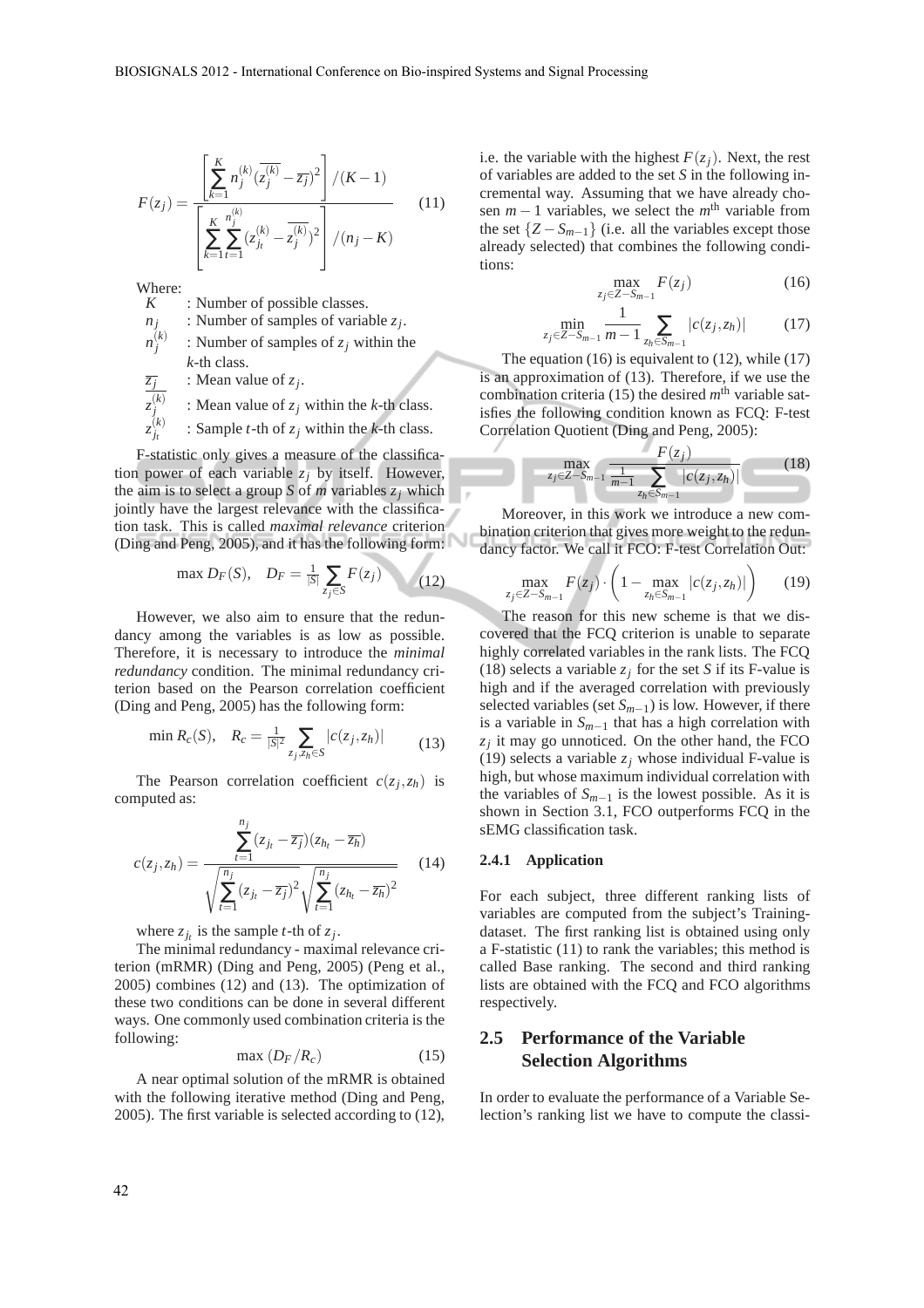fication rate that is obtained when we only maintain in the vector  $\{z_j\}_{j=1}^{1312}$  variables that are top-ranked in the ranking list. Given a Variable Selection method *MET* (i.e. a ranking list of variables) with  $MET \in$ {*Base*,*FCQ*,*FCO*}, we denote as  $z_p^{MET}$  to a variable that is top-ranked in the ranking list MET. If we only maintain in  $\{z_j\}_{j=1}^{1312}$  the top-*P* variables of the ranking list MET the new vector is denoted as  $\left\{z_p^{MET}\right\}_{p=1}^P$ (e.g. if we want to represent the trials with the Top-5 variables of the FCQ list the vector is denoted as  $\left\{ \frac{FCQ}{z_p} \right\}^5$ *p*=1 ).

The following procedure is followed with a Support Vector Machine (SVM) classifier and the data of subjects {S1, S2, S3, S4, S6} to evaluate the performance of the Base, FCQ and FCO algorithms. Subject S5 is excluded as according to Table 1 no trials are present in that subject's Validation-dataset. Given a subject and a Variable Selection method MET we have: A) the user's Training-dataset and Validationdataset, in which the trials are represented by vectors of 1312 variables (Section 2.3); and B) a ranking list of the variables (Section 2.4.1). The evaluation procedure of the ranking list is as follows:

- 1. The vectors of variables from the Training-dataset and Validation-dataset are reduced to the Top-5 variables  $z_p$  of the ranking list MET (i.e. now each trial is represented by a vector of 5 variables,  $\left\{ z_p^{MET} \right\}_{p=1}^5$ .
- 2. A grid search using a 5-fold cross-validation with the Training-dataset is used to find the best kernel's parameters of the SVM (radial basis function as kernel)(Chang and Lin, 2011).
- 3. The SVM classifier is trained with the vectors  $\left\{z_p^{MET}\right\}_{p=1}^5$  of the Training-dataset.
- 4. The vectors  $\left\{z_p^{MET}\right\}_{p=1}^5$  of the Validation-dataset are classified, hence, the classification rate is obtained.

The results are shown in Figure 2 for subjects {S1, S2, S3, S4, S6} and Variable Selection methods {Base, FCQ, FCO}. In addition to the Top-5 variables  $z_p$  of the ranking lists (step 1 of the above procedure), the Top-{10, 20, 30, 50, 90, 100 and 200} variables of each ranking list are also evaluated (i.e. *P* goes from  $P = 5$  to  $P = 200$  for each method).



Figure 2: Classification rate for the Validation-dataset of each user when the vector  $\{z_j\}_{j=1}^{1312}$  is reduced to  $\left\{z_p^{MET}\right\}_{p=1}^P$ , where  $z_p^{MET}$  are top-ranked variables of the ranking list  $MET$ , with  $MET \in \{Base, FCQ, FCO\}$  and  $P = \{5, 10, 20, 30, 50, 90, 100, 200\}.$ 

### **3 RESULTS**

### **3.1 Analysis of the Performance of the Variable Selection Algorithms**

Figure 2 shows that the more variables the vector  $\left\{z_p^{MET}\right\}_{p=1}^P$  has, the better the classification rate. This is due to the fact that in our experiment the number of available training samples is much higher than the dimension *P* of the vector  $\left\{z_p^{MET}\right\}_{p=1}^P$  (e.g. for subject S1 there are 4929 training samples according to Table 1, but the number of variables of the vector  $\left\{z_p^{MET}\right\}_{p=1}^P$  is between 5 and 200). Therefore, we could infer that maintaining the whole vector  $\{z_j\}_{j=1}^{1312}$  would be the best option. Nevertheless, as it is explained in Section 1, it would require more training samples and the classifier would be much more complex (Jain and Duin, 2000). In addition, note that the advantage of having more variables becomes insignificant at some point depending on what variables we are maintaining. For example, for sub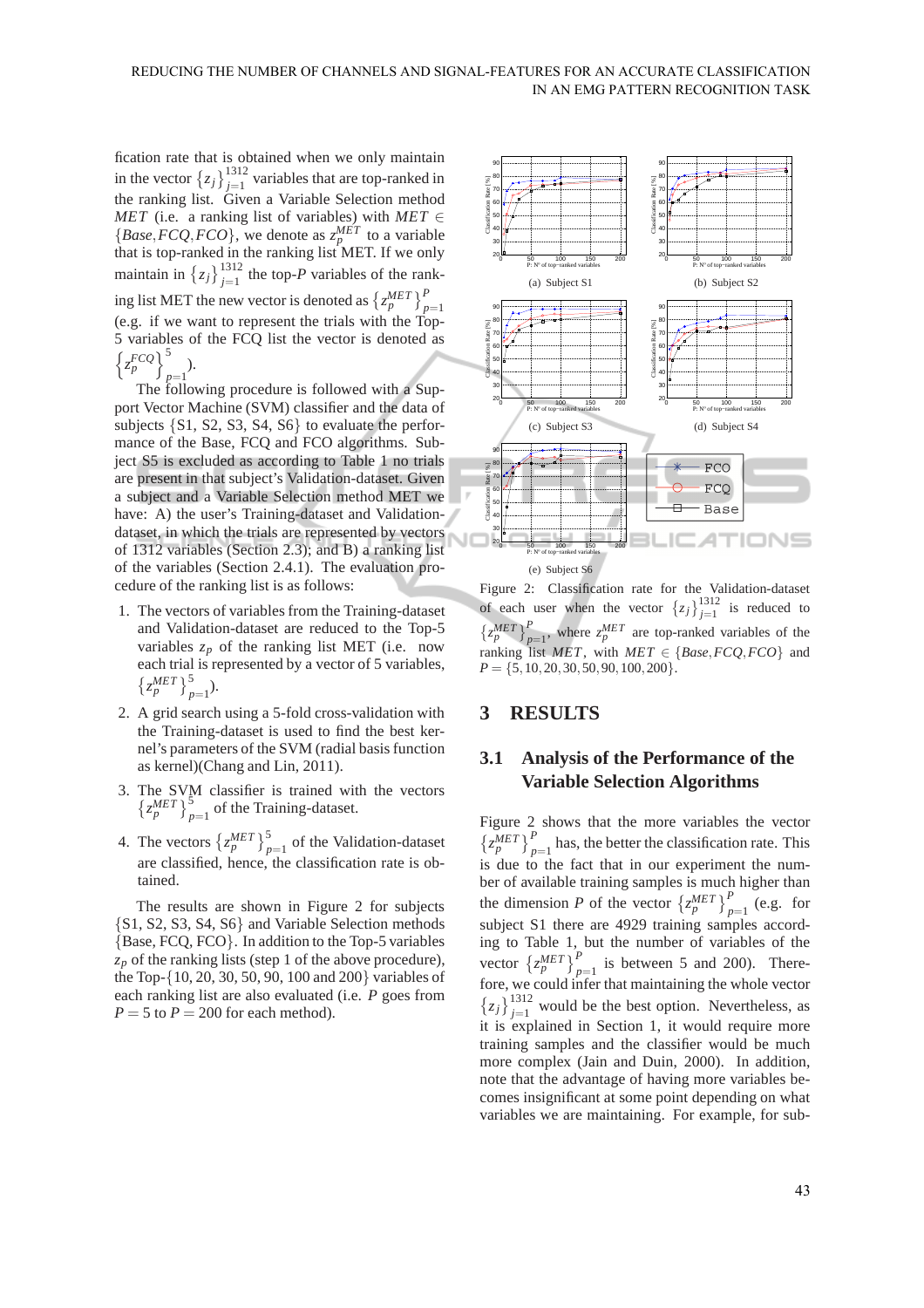ject S3 the difference in performance between using  $\left\{z_p^{FCO}\right\}_{p=1}^{50}$  or  $\left\{z_p^{FCO}\right\}_{p=1}^{200}$  is insignificant, whereas if we are using the ranking list Base the difference between  $\left\{z_p^{Base}\right\}_{p=1}^{50}$  or  $\left\{z_p^{Base}\right\}_{p=1}^{200}$  is high. This highlights the importance of the adequate selection of variables to have a set of variables as reduced as possible but obtaining, at the same time, a high classification rate with it; the set of variables capable of this is defined as a compact-set and the following facts reveal FCO as an excellent algorithm to search for this compact-set.

- The mRMR Variable Selection algorithms (FCO, FCQ) perform better than the classic univariate method of ranking by F-statistic. Figure 2 shows that when the variables are selected according to the Base rank the number of variables has to be higher to achieve an acceptable classification rate. It is true that the top-ranked variables of Base have large discriminant power individually, but they are redundant and when too few are used the classifier is unable to extract enough information from them. However, when the mRMR lists (FCO, FCQ) are used the classifier achieves better classification rate with less variables. Moreover, the fact that the FCO's classification rates are better than the FCQ's ones illustrates even more that reducing redundancy is a key factor.
- FCO algorithm shows better performance dealing with highly correlated variables. On the one hand, if we count the number of times that each feature appears in the ranking lists (Table 2), we can see that there are groups of features that appear more than others. It is clearly visible that the first AR coefficient (AR1) is a strong candidate for the compact-set as it appears many times (i.e. it extracts important information from many channels) and the three methods rank it very high. On the other hand, the first cepstral coefficient (Ceps1) also appears many times in the FCQ and Base ranks, but never in the FCO one. The reason is that if we look at (9) we see that if features AR1 and C1 are computed in the same channel, the coefficients are identical (with opposite signs). Unsurprisingly, we verified that the FCQ and Base topranked variables whose feature-term was AR1 and C1 had the same channel-term; this means that while FCO finds the correlation, FCO and Base do not. In addition, the same behaviour was found in the WL (4) and MADV (5) features. Therefore, we can state that the F-test and the FCQ criteria fail to rank appropriately highly correlated variables.
- FCO algorithm finds key variables. Figure 2

shows that when the Base or FCQ lists are used, the respective vectors  $\left\{z_p^{Base}\right\}_{p=1}^P$  or  $\left\{\frac{FCQ}{z_p}\right\}_{n=1}^P$ have to have a high amount of variables to approximate the rate achieved with  $\left\{z_p^{FCO}\right\}_{p=1}^P$ . Based on Table 2 we could make the assumption that the classifier reaches the desired rate when features like MAV, MedAV or MADV are computed. This is supported by the fact that these variables are not in the first tops (Top- $\{5, 10, 20\}$ ) but they increase their presence as we take larger tops (Top-{30, 50, 100}). However, two facts reject this hypothesis.

Firstly, these features are utterly discarded by the FCO algorithm (Table 2), they are not even in the FCO-Top-200. Secondly, at the end, the FCQ and Base lists include the best FCO variables. This is explained if the number of coincidences among the lists is analyzed. Table 3 shows how many variables from the FCO-Top-*P* are in the Top-  $\{5,10,...,200\}$  of the FCQ list. The following examples are highlighted in bold. Table 3 shows that only 8 variables from the FCO-Top-30 are in the FCQ-Top-30, but if we look at the FCQ-Top-200 we see that it has 26 variables from the FCO-Top-30. On the other hand, only 14 variables from the FCQ-Top-30 appear in the FCO-Top-200. This is even more impressive if we check higher tops of the lists; while the whole FCO-Top-5 and Top-10 appear in the the FCQ-Top-200 list, just 3 and 6 variables of the FCQ-Top-{5, 10} respectively are in the FCO-Top-200. That means that even the most important variables of the FCQ are not that informative according to the FCO method. The same trends were found for the case of Base-FCO.

From these facts and linked with the performance data, we can infer that there is a group of key variables that hold the important information, and they are well ranked by the FCO algorithm. The FCQ and Base lists do not achieve good classification rates due to the high number of variables, but rather at the end these lists include the best variables of the FCO list; the key variables. As explained in Section 1, a variable is a combination of a channel and the signal-feature extracted from it, hence, the task now is to analyze these variables and detect which are the best features and channels.

#### **3.2 Selection of Features and Channels**

The search for the variables of the compact-set entails a selection of features and channels among all the possible combinations. As it has been shown in Section 2.5 the FCO algorithm ranks these combinations and it highlights some of them as the most important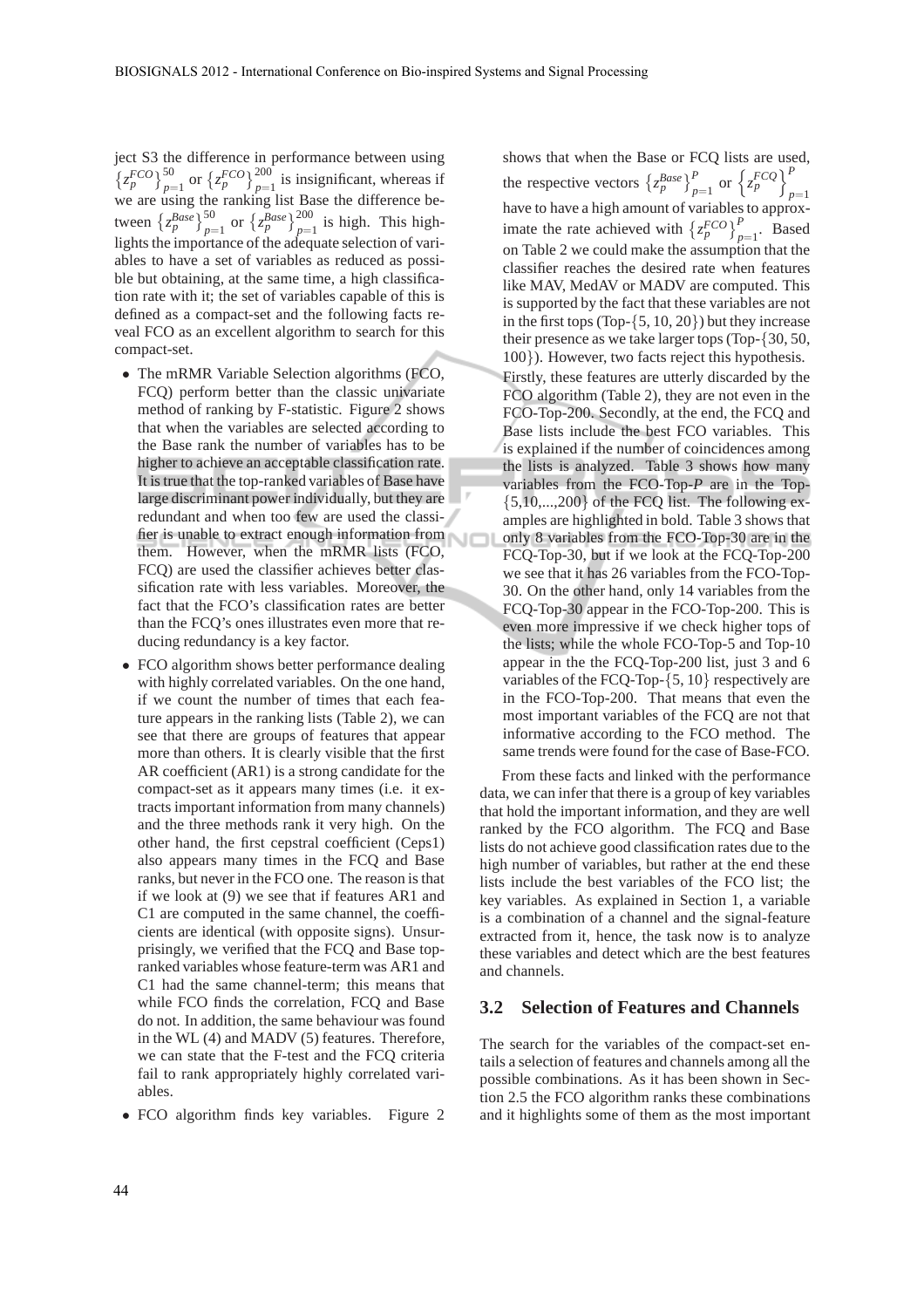Table 2: The number of times that a feature appears in the Top-{30, 50, 100} of the FCO, FCQ and Base ranking lists (e.g. AR1 appears 7 times in the FCO-Top-30, that means that the information that AR1 extracts from 7 different channels is very important). The median across subjects is given. In gray the values greater than zero.

|                 |                  | Top-30           |                  |                | $Top-50$         |                  |                         | Top-100          |                  |  |
|-----------------|------------------|------------------|------------------|----------------|------------------|------------------|-------------------------|------------------|------------------|--|
|                 | <b>FCO</b>       | <b>FCQ</b>       | Base             | <b>FCO</b>     | <b>FCQ</b>       | <b>Base</b>      | <b>FCO</b>              | <b>FCQ</b>       | Base             |  |
| MAV             | $\overline{0}$   | $\mathbf{1}$     | $\mathbf{1}$     | $\overline{0}$ | $\overline{c}$   | $\overline{c}$   | $\overline{0}$          | $\overline{4}$   | 5                |  |
| MedAV           | $\boldsymbol{0}$ | $\overline{0}$   | $\overline{0}$   | $\mathbf{0}$   | $\,1$            | $\,1$            | $\boldsymbol{0}$        | $\overline{3}$   | 3                |  |
| <b>VAR</b>      | $\boldsymbol{0}$ | $\mathbf{0}$     | $\mathbf{0}$     | $\overline{0}$ | $\overline{0}$   | $\overline{0}$   | $\mathbf{0}$            | $\,1$            | $\mathbf{1}$     |  |
| <b>MADV</b>     | $\boldsymbol{0}$ | $\overline{c}$   | $\overline{c}$   | $\overline{0}$ | $\overline{3}$   | $\overline{4}$   | $\mathbf{0}$            | $\overline{7}$   | 8                |  |
| <b>WL</b>       | $\overline{0}$   | $\overline{c}$   | $\overline{c}$   | $\theta$       | $\overline{3}$   | $\overline{4}$   | $\overline{0}$          | $\overline{7}$   | 8                |  |
| ZC              | $\mathbf{1}$     | $\overline{0}$   | $\overline{0}$   | $\overline{2}$ | $\,1$            | $\mathbf{1}$     | 6                       | $\mathbf{1}$     | $\overline{c}$   |  |
| NT              | $\overline{3}$   | $\overline{2}$   | $\overline{4}$   | $\overline{4}$ | $\overline{3}$   | 6                | $\overline{7}$          | 6                | 12               |  |
| <b>WAMP</b>     | $\overline{3}$   | $\overline{4}$   | 3                | $\overline{4}$ | 6                | $\overline{4}$   | 5                       | $\overline{9}$   | $\overline{8}$   |  |
| A1              | $\mathbf{1}$     | $\overline{0}$   | $\overline{0}$   | $\overline{c}$ | $\mathbf{1}$     | $\boldsymbol{0}$ | $\overline{\mathbf{3}}$ | $\overline{c}$   | $\overline{0}$   |  |
| A2              | $\overline{1}$   | $\mathbf{0}$     | $\overline{0}$   | $\mathbf{1}$   | $\overline{0}$   | $\boldsymbol{0}$ | $\overline{3}$          | $\mathbf{1}$     | $\boldsymbol{0}$ |  |
| A3              | $\overline{0}$   | $\overline{0}$   | $\overline{0}$   | $\overline{0}$ | $\overline{0}$   | $\overline{0}$   | $\mathbf{1}$            | $\overline{0}$   | $\boldsymbol{0}$ |  |
| A4              | $\overline{0}$   | $\overline{0}$   | $\boldsymbol{0}$ | $\overline{0}$ | $\overline{0}$   | $\overline{0}$   | $\mathbf{1}$            | $\overline{0}$   | $\mathbf 0$      |  |
| A5              | $\overline{0}$   | $\overline{0}$   | $\boldsymbol{0}$ | $\mathbf{1}$   | $\overline{0}$   | $\overline{0}$   | $\overline{c}$          | $\mathbf{1}$     | $\boldsymbol{0}$ |  |
| A6              | $\boldsymbol{0}$ | $\mathbf{0}$     | $\boldsymbol{0}$ | $\overline{0}$ | $\overline{0}$   | $\boldsymbol{0}$ | $\frac{2}{2}$           | $\mathbf{1}$     | $\boldsymbol{0}$ |  |
| A7              | $\overline{0}$   | $\overline{0}$   | $\boldsymbol{0}$ | $\overline{0}$ | $\overline{0}$   | $\overline{0}$   |                         | $\overline{0}$   | $\boldsymbol{0}$ |  |
| A8              | $\bf{0}$         | $\overline{0}$   | $\bf{0}$         | $1 -$          | $\overline{0}$   | $\overline{0}$   | $\mathbf{1}$            | $\bf{0}$         | $\bf{0}$         |  |
| A9              | $\mathbf{1}$     | $\mathbf{1}$     | $\overline{0}$   | $\overline{2}$ | $\overline{2}$   | $\mathbf{1}$     | $\overline{3}$          | $\overline{3}$   | $\overline{2}$   |  |
| AR1             | $\overline{7}$   | $\overline{3}$   | $\overline{4}$   | 8              | 6                | $\overline{6}$   | 10                      | $\overline{9}$   | 11               |  |
| AR <sub>2</sub> | $\mathbf{1}$     | $\overline{0}$   | $\overline{0}$   | $\overline{3}$ | $\mathbf{1}$     | $\overline{1}$   | 6                       | $\overline{3}$   | $\overline{c}$   |  |
| AR3             | $\overline{0}$   | $\overline{0}$   | $\overline{0}$   | $\mathbf{1}$   | $\overline{0}$   | $\overline{0}$   | $\overline{c}$          | $\overline{0}$   | $\overline{0}$   |  |
| AR4             | $\boldsymbol{0}$ | $\boldsymbol{0}$ | $\boldsymbol{0}$ | $\overline{0}$ | $\overline{0}$   | $\mathbf{0}$     | $\overline{0}$          | $\boldsymbol{0}$ | $\boldsymbol{0}$ |  |
| C1              | $\overline{0}$   | 3                | $\overline{4}$   | $\overline{0}$ | $\overline{4}$   | 6                | $\overline{0}$          | $\frac{9}{1}$    | 11               |  |
| C <sub>2</sub>  | $\overline{1}$   | $\overline{0}$   | $\overline{0}$   | $\mathbf{I}$   | $\overline{0}$   | $\overline{0}$   | $\frac{2}{1}$           |                  | $\overline{0}$   |  |
| C <sub>3</sub>  | $\overline{1}$   | $\overline{0}$   | $\overline{0}$   | $\mathbf{1}$   | $\overline{0}$   | $\overline{0}$   |                         | $\overline{1}$   | $\overline{0}$   |  |
| C <sub>4</sub>  | $\overline{0}$   | $\overline{0}$   | $\overline{0}$   | $\overline{0}$ | $\overline{0}$   | $\overline{0}$   |                         | $\overline{0}$   | $\overline{0}$   |  |
| Fmean           | $\overline{c}$   | $\mathbf{1}$     | $\mathbf{1}$     | $\overline{2}$ | $\overline{2}$   | $\overline{2}$   | $\overline{3}$          | $\overline{4}$   | $\overline{3}$   |  |
| Q10             | $\overline{0}$   | $\overline{0}$   | $\overline{0}$   | $\overline{0}$ | $\overline{0}$   | $\overline{0}$   | $\mathbf{1}$            | $\overline{0}$   | $\overline{0}$   |  |
| Q30             | $\overline{0}$   | $\overline{0}$   | $\boldsymbol{0}$ | $\overline{0}$ | $\boldsymbol{0}$ | $\overline{0}$   | $\mathbf{1}$            | $\overline{0}$   | $\overline{0}$   |  |
| Q50             | $\overline{0}$   | $\overline{0}$   | $\overline{0}$   | $\overline{0}$ | $\mathbf{1}$     | $\overline{0}$   | $\overline{c}$          | $\mathbf{1}$     | $\mathbf{1}$     |  |
| Q60             | $\overline{0}$   | $\mathbf{1}$     | $\overline{0}$   | $\overline{0}$ | $\overline{1}$   | $\mathbf{1}$     | $\overline{1}$          | $\overline{3}$   | $\overline{c}$   |  |
| Q75             | $\overline{0}$   | $\mathbf{1}$     | $\mathbf{1}$     | $\mathbf{1}$   | $\overline{c}$   | $\mathbf{1}$     | $\overline{3}$          | $\overline{4}$   | $\overline{3}$   |  |
| Q90             | $\overline{2}$   | $\overline{1}$   | $\overline{1}$   | $\overline{2}$ | $\overline{2}$   | $\overline{2}$   | $\overline{3}$          | 5                | $\overline{4}$   |  |
| F1              | $\overline{0}$   | $\overline{0}$   | $\overline{0}$   | $\overline{0}$ | $\overline{0}$   | $\overline{0}$   | $\overline{0}$          | $\overline{0}$   | $\overline{0}$   |  |
| F2              | $\overline{0}$   | $\overline{0}$   | $\overline{0}$   | $\overline{0}$ | $\overline{0}$   | $\mathbf 0$      | $\mathbf{1}$            | $\mathbf 0$      | $\mathbf 0$      |  |
| F <sub>3</sub>  | $\overline{0}$   | $\overline{0}$   | $\boldsymbol{0}$ | $\overline{0}$ | $\overline{0}$   | $\overline{0}$   | $\mathbf{1}$            | $\overline{0}$   | $\mathbf 0$      |  |
| F <sub>4</sub>  | $\overline{0}$   | $\mathbf{0}$     | $\overline{0}$   | $\overline{0}$ | $\boldsymbol{0}$ | $\overline{0}$   | $\overline{c}$          | $\overline{0}$   | $\boldsymbol{0}$ |  |
| F <sub>5</sub>  | $\overline{0}$   | $\mathbf{1}$     | $\overline{0}$   | $\mathbf{1}$   | $\mathbf{1}$     | $\overline{0}$   | 3                       | $\overline{c}$   | $\mathbf{1}$     |  |
| F <sub>6</sub>  | $\mathbf{1}$     | $\overline{0}$   | $\boldsymbol{0}$ | $\overline{1}$ | $\overline{1}$   | $\overline{0}$   | $\overline{3}$          | $\overline{3}$   | $\overline{1}$   |  |
| F7              | $\overline{0}$   | $\mathbf{1}$     | $\boldsymbol{0}$ | $\mathbf{1}$   | $\overline{2}$   | $\boldsymbol{0}$ | $\overline{c}$          | $\overline{3}$   | $\overline{c}$   |  |
| F8              | $\overline{2}$   | $\overline{1}$   | $\boldsymbol{0}$ | 3              | $\overline{c}$   | $\boldsymbol{0}$ | $\overline{6}$          | $\overline{c}$   | $\overline{2}$   |  |
| F <sub>9</sub>  | $\overline{1}$   | $\overline{0}$   | $\overline{0}$   | $\overline{2}$ | $\mathbf{1}$     | $\overline{0}$   | $\overline{3}$          | $\mathbf{1}$     | $\overline{0}$   |  |

Table 3: The number of coincidences between the FCO-Top-*P* and the FCQ-Top-*P* (e.g. 26 variables from the FCO-Top-30 are in the FCQ-Top-200). The median across subjects is given. In bold the examples explained in the text.

|                     |     |   |    |    | $FCO-Top-P$ variables |                |    |    |     |            |
|---------------------|-----|---|----|----|-----------------------|----------------|----|----|-----|------------|
|                     |     | 5 | 10 | 20 | 30                    | 50             | 70 | 90 | 100 | <i>200</i> |
|                     |     |   |    |    | 2                     | $\overline{c}$ |    | 2  |     |            |
|                     | 10  | 3 | 3  | 4  | 4                     | 4              | 4  | 4  | 4   | 6          |
|                     | 20  | 4 | 5  | 5  | 6                     | 7              | 8  | 8  | 8   | 10         |
| FCQ-Top-P variables | 30  | 4 | 6  | 7  | 8                     | 10             | 11 | 11 | 12  | 14         |
|                     | 50  | 5 | 7  | 9  | 13                    | 16             | 18 | 19 | 20  | 26         |
|                     | 70  | 5 | 8  | 11 | 16                    | 19             | 22 | 25 | 27  | 34         |
|                     | 90  | 5 | 9  | 12 | 17                    | 22             | 26 | 31 | 32  | 41         |
|                     | 100 | 5 | 10 | 14 | 18                    | 22             | 26 | 32 | 33  | 46         |
|                     | 200 |   | 10 | 18 | 26                    | 37             | 47 | 53 | 56  | 85         |

ones for achieving a high classification rate. However, not only the best variables are the ones that maximize the classification rate, but also the ones that minimize the number of different channels and signal-features needed. Therefore, the search has to be focused on:

A) features that appear many times in the ranking list and that share the same channels, since this reveals features with complementary information; and B) channels that appear many times in the highest positions of the FCO ranking list, because the algorithm has found them to be the most informative ones.

#### **3.2.1 Features**

We analyze the variables of the FCO-Top-100 by looking for variables whose channel-term is the same one. In other words, we count the number of times that any two features share the same channel in the FCO-Top-100 list. Table 4 shows the best features in the horizontal axis. We can see that the group of features formed by the first and second Auto-Regressive coefficients (AR1,AR2), the Zero Crossing (ZC), the Number of Turns (NT), and the Wilson Amplitude (WAMP) appear together many times. Furthermore, they also appear many times in the best positions of the FCO ranking list (Table 2), hence we can state that they interact perfectly well among themselves and that they are of great importance for identifying the different kinds of EMG spike burst activity. In addition, they seem to be able to share a channel with almost any other feature of the list. Note that there is no interaction with the features {MAV, MedAV, Var, MADV, WL} because these are not present in the FCO-Top-100 (Table 2). This is due to the fact that some of these features do not provide any valuable information or are highly correlated with the first group. Therefore, we can discard the features {MAV, MedAV, Var, MADV, WL}; and consider the {AR1, AR2, WAMP, ZC, NT} as the initial members of the compact-set.

Another group of features that shows great interaction is the frequency histogram features (F1-F9). However, a selection becomes necessary as there are important differences among them:

• On the one hand, we select for the compact-set the coefficients corresponding to high parts of the spectrum ({F5-F9}). These coefficients represent the percentage of power that resides in the 222- 500 Hz band (divided in 5 segments). It is very interesting to see in Table 4 that {F5-F9} fit with NT, ZC and the AR coefficients AR1 and AR2. The reasons are the following. With the number of turns (NT) we measure the number of spikes that are generated in the muscle fibers; therefore, NT grows with this number. However, if the frequency of these spikes is too high they are hardly distinguishable in the resulting sEMG wave; the NT does not count those slope turns and the coefficient does not grow. Therefore, the {F5-F9} co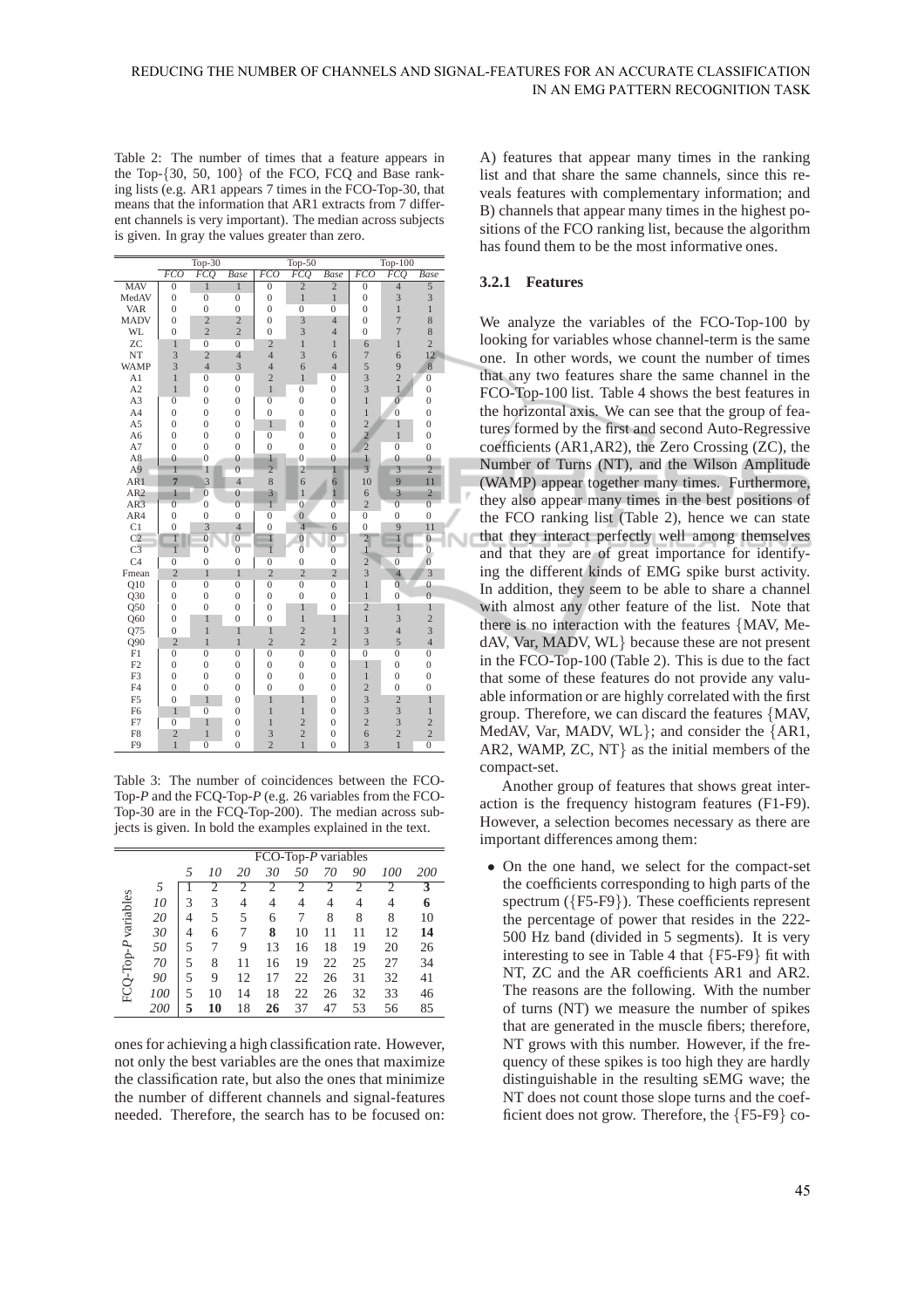efficients combine perfectly with NT as they provide the missing information. Similarly, ZC can be complemented by {F5-F9} as a high number of spikes may hinder the crossings in the zero amplitude axis. Finally, the FCO algorithm does not find high correlations between the {F5-F9} and {AR1, AR2}, hence both groups of coefficients can share the same channels. The interaction of {F5-F9} with the WAMP feature is not so strong as some redundancy is found, but given their high positions in the FCO ranking we decide to maintain both {F5-F9} and WAMP in the compact-set.

• On the other hand, the information of the  ${F1-F4}$ coefficients is not relevant as it is embedded in features like NT, ZC and WAMP.

The amplitude histogram features (A1-A9) tend to appear together and with the {AR1, AR2, WAMP, ZC, NT } group. However, their interaction with other features is insignificant and their presence in the different FCO-Tops (Table 2) is not large enough. Moreover, establishing the size of the different amplitude levels is not straightforward, as it is different for each user and requires some tuning. Based on these facts, we can reject them for the compact-set.

The auto-regressive coefficients AR3 and AR4, and the four Cepstral coefficients (C1-C4) are discarded because they are are not top-ranked by FCO. For identical reasons we discard also the quantiles  ${Q10-Q90}$ . The information of  ${Q10, Q30}$  is already provided by the group {AR1, AR2, WAMP, ZC, NT }, and  $\{Q50-Q90\}$  are not necessary as the frequency histogram features {F5-F9} are found to be more informative.

Finally, the mean frequency (Fmean) is discarded because even though it is well ranked in the FCO-Top-30 (it appears twice), its presence in FCO-Top-50 and FCO-Top-100 is almost the same. This means that its contribution is not determinant for the classification task, the FCO algorithm finds that any of the features {AR1, AR2, WAMP, ZC, NT, F5-F9} provides better information that Fmean.

In summary, the selected signal-features for the compact-set are {AR1, AR2, WAMP, ZC, NT, F5- F9}.

#### **3.2.2 Channels**

The selection of the best channels is straightforward. We search in the different FCO-tops of each user the most repeated channels and their evolution. Thanks to the mRMR-FCO algorithm we know that those channels will carry useful and non-redundant information.

Table 5 shows the number of times that each channel appears in the FCO-Top-{50,100} (the median Table 4: The number of times that, in the FCO-Top-100 list, two given features share the same channel, e.g. the ZC shares two channels with NT, 2 with WAMP, 1 with A1, etc. The median across subjects is given. We only show in the horizontal axis the best features. The values greater than zero are in gray.

|                  | ZС               | NT             | <b>WAMP</b>      | AR1              | AR <sub>2</sub>  | F <sub>5</sub> | F <sub>6</sub>   | F7               | F8               | F9               |
|------------------|------------------|----------------|------------------|------------------|------------------|----------------|------------------|------------------|------------------|------------------|
| <b>MAV</b>       | $\overline{0}$   | $\overline{0}$ | $\overline{0}$   | $\overline{0}$   | $\overline{0}$   | $\overline{0}$ | $\overline{0}$   | $\overline{0}$   | $\overline{0}$   | $\overline{0}$   |
| MedAV            | $\overline{0}$   | $\mathbf{0}$   | $\overline{0}$   | $\overline{0}$   | $\overline{0}$   | $\mathbf{0}$   | $\mathbf{0}$     | $\boldsymbol{0}$ | $\boldsymbol{0}$ | $\overline{0}$   |
| VAR              | $\mathbf{0}$     | $\overline{0}$ | $\overline{0}$   | $\overline{0}$   | $\overline{0}$   | $\overline{0}$ | $\overline{0}$   | $\overline{0}$   | $\overline{0}$   | $\mathbf{0}$     |
| <b>MADV</b>      | $\overline{0}$   | $\overline{0}$ | $\overline{0}$   | $\mathbf{0}$     | $\overline{0}$   | $\overline{0}$ | $\overline{0}$   | $\overline{0}$   | $\overline{0}$   | $\overline{0}$   |
| WL               | $\overline{0}$   | $\overline{0}$ | $\mathbf{0}$     | $\overline{0}$   | $\overline{0}$   | $\overline{0}$ | $\overline{0}$   | $\overline{0}$   | $\overline{0}$   | $\boldsymbol{0}$ |
| ZC               |                  | $\overline{c}$ | $\overline{c}$   | $\overline{c}$   | $\overline{c}$   | $\mathbf{1}$   | $\mathbf{1}$     | $\overline{1}$   | 3                | $\overline{c}$   |
| NT               | $\overline{2}$   |                | $\overline{c}$   | $\overline{4}$   | $\overline{1}$   | $\overline{1}$ | $\mathbf{1}$     | $\mathbf{1}$     | $\overline{2}$   | $\mathbf{1}$     |
| <b>WAMP</b>      | $\overline{c}$   | $\overline{c}$ |                  | $\overline{c}$   | $\overline{2}$   | $\overline{1}$ | $\overline{1}$   | $\overline{1}$   | $\overline{0}$   | $\overline{0}$   |
| A1               | $\overline{1}$   | $\overline{c}$ | $\mathbf{1}$     | $\overline{3}$   | $\overline{0}$   | $\overline{0}$ | $\overline{1}$   | $\overline{0}$   | $\overline{0}$   | $\boldsymbol{0}$ |
| A2               | $\overline{0}$   | $\overline{0}$ | $\overline{1}$   | $\overline{1}$   | $\overline{0}$   | $\overline{0}$ | $\overline{0}$   | $\overline{0}$   | $\mathbf{1}$     | $\boldsymbol{0}$ |
| A3               | $\overline{0}$   | $\mathbf{0}$   | $\overline{0}$   | $\overline{0}$   | $\overline{0}$   | $\overline{0}$ | $\overline{0}$   | $\mathbf{0}$     | $\overline{0}$   | $\overline{0}$   |
| A4               | $\overline{0}$   | $\overline{1}$ | $\mathbf{0}$     | $\overline{0}$   | $\mathbf{0}$     | $\overline{0}$ | $\overline{0}$   | $\overline{0}$   | $\overline{0}$   | $\overline{0}$   |
| A <sub>5</sub>   | $\mathbf{1}$     | $\mathbf{1}$   | 1                | $\overline{0}$   | $\mathbf{1}$     | $\overline{0}$ | $\boldsymbol{0}$ | $\overline{0}$   | $\overline{0}$   | $\overline{0}$   |
| A6               | $\overline{1}$   | $\overline{1}$ | $\mathbf{1}$     | $\mathbf{1}$     | $\overline{0}$   | $\overline{0}$ | $\boldsymbol{0}$ | $\boldsymbol{0}$ | $\boldsymbol{0}$ | $\overline{0}$   |
| A <sub>7</sub>   | $\overline{0}$   | $\overline{1}$ | $\overline{0}$   | $\overline{0}$   | $\mathbf{1}$     | $\overline{0}$ | $\mathbf{0}$     | $\overline{0}$   | $\overline{0}$   | $\mathbf{0}$     |
| A8               | $\overline{0}$   | $\mathbf{1}$   | $\mathbf{1}$     | $\overline{0}$   | $\overline{0}$   | $\overline{0}$ | $\boldsymbol{0}$ | $\overline{0}$   | $\mathbf{1}$     | $\boldsymbol{0}$ |
| A <sub>9</sub>   | $\overline{1}$   | $\overline{1}$ | $\overline{0}$   | $\overline{1}$   | $\overline{1}$   | $\overline{1}$ | $\overline{0}$   | $\overline{0}$   | $\overline{1}$   | $\overline{1}$   |
| AR1              | $\overline{2}$   | $\overline{4}$ | $\overline{2}$   |                  | $\overline{0}$   | $\overline{1}$ | $\overline{0}$   | $\overline{0}$   | $\overline{1}$   | $\overline{1}$   |
| AR <sub>2</sub>  | $\overline{c}$   | $\overline{1}$ |                  | $\mathbf{0}$     |                  | 1              | $\overline{1}$   | $\overline{2}$   | $\overline{c}$   | 1                |
| AR3              | $\overline{1}$   | $\overline{0}$ | $\frac{2}{1}$    | $\overline{1}$   | $\overline{0}$   | $\overline{0}$ | $\overline{0}$   | $\overline{0}$   | $\overline{1}$   | $\overline{0}$   |
| AR4              | $\overline{0}$   | $\overline{0}$ | $\overline{0}$   | $\overline{0}$   | $\overline{0}$   | $\overline{0}$ | $\overline{0}$   | $\overline{0}$   | $\overline{0}$   | $\overline{0}$   |
| C1               | $\boldsymbol{0}$ | $\mathbf{0}$   | $\boldsymbol{0}$ | $\boldsymbol{0}$ | $\boldsymbol{0}$ | $\mathbf{0}$   | $\mathbf{0}$     | $\overline{0}$   | $\overline{0}$   | $\overline{0}$   |
| C <sub>2</sub>   | $\overline{1}$   | $\mathbf{1}$   | $\overline{0}$   | $\overline{2}$   | $\overline{0}$   | $\overline{0}$ | $\overline{0}$   | $\overline{0}$   | $\mathbf{1}$     | 1                |
| C <sub>3</sub>   | $\overline{1}$   | $\mathbf{1}$   | $\mathbf{1}$     | $\overline{0}$   | $\,1$            | $\overline{0}$ | $\overline{1}$   | $\mathbf{1}$     | $\overline{0}$   | $\overline{0}$   |
| C <sub>4</sub>   | $\overline{c}$   | $\overline{1}$ | $\overline{1}$   | $\overline{0}$   | $\overline{1}$   | $\overline{0}$ | $\overline{0}$   | $\overline{0}$   | $\mathbf{1}$     | $\overline{0}$   |
| Fmean            | $\overline{0}$   | $\overline{1}$ | $\mathbf{1}$     | $\mathbf{0}$     | $\overline{1}$   | $\overline{0}$ | $\boldsymbol{0}$ | $\overline{1}$   | $\mathbf{1}$     | $\mathbf{1}$     |
| Q10              | $\mathbf{0}$     | $\overline{0}$ | $\overline{1}$   | $\mathbf{1}$     | $\overline{0}$   | $\overline{0}$ | $\mathbf{0}$     | $\overline{0}$   | $\overline{0}$   | $\boldsymbol{0}$ |
| $\overline{Q}30$ | $\mathbf{0}$     | $\overline{0}$ | $\overline{0}$   | $\mathbf{1}$     | $\overline{0}$   | $\overline{0}$ | $\overline{0}$   | $\overline{0}$   | $\overline{0}$   | $\overline{0}$   |
| Q50              | $\mathbf{1}$     | 1              | $\overline{1}$   | $\overline{1}$   | $\mathbf{1}$     | $\mathbf{1}$   | $\mathbf{1}$     | $\mathbf{1}$     | $\mathbf{1}$     | $\overline{0}$   |
| Q60              | $\mathbf{1}$     | $\mathbf{1}$   | $\overline{0}$   | $\overline{1}$   | $\overline{0}$   | $\overline{0}$ | $\overline{0}$   | $\overline{0}$   | $\mathbf{1}$     | $\overline{0}$   |
| $Q\overline{75}$ | $\overline{1}$   | $\overline{0}$ | $\mathbf{0}$     | $\overline{1}$   | $\mathbf{1}$     | $\overline{0}$ | 1                | $\overline{0}$   | $\overline{1}$   | $\boldsymbol{0}$ |
| Q90              | $\overline{2}$   | $\overline{1}$ | $\mathbf{0}$     | $\mathbf{1}$     | $\mathbf{1}$     | $\overline{0}$ | $\mathbf{1}$     | $\,1\,$          | $\,1$            | $\overline{0}$   |
| F1               | $\overline{0}$   | $\overline{0}$ | $\mathbf{0}$     | $\overline{0}$   | $\overline{0}$   | $\overline{0}$ | $\overline{0}$   | $\overline{0}$   | $\overline{0}$   | $\mathbf{0}$     |
| F2               | $\mathbf{1}$     | $\mathbf{1}$   | $\mathbf{0}$     | $\mathbf{0}$     | $\overline{0}$   | $\overline{1}$ | $\mathbf{0}$     | $\mathbf{0}$     | $\overline{1}$   | 1                |
| F <sub>3</sub>   | $\overline{1}$   | $\overline{0}$ | $\boldsymbol{0}$ | $\mathbf{1}$     | $\mathbf{0}$     | $\overline{0}$ | $\overline{0}$   | $\mathbf{0}$     | $\overline{0}$   | $\overline{0}$   |
| F4               | $\overline{1}$   | $\mathbf{0}$   | $\boldsymbol{0}$ | $\overline{1}$   | $\mathbf{1}$     | $\overline{1}$ | $\boldsymbol{0}$ | $\overline{0}$   | $\mathbf{1}$     | $\mathbf{1}$     |
| F <sub>5</sub>   | $\overline{1}$   | $\overline{1}$ | $\overline{1}$   | $\overline{1}$   | $\overline{1}$   |                | $\mathbf{1}$     | $\mathbf{1}$     | $\overline{2}$   | 1                |
| F <sub>6</sub>   | $\overline{1}$   | $\overline{1}$ | $\mathbf{1}$     | $\overline{0}$   | $\mathbf{1}$     | $\overline{1}$ |                  | $\overline{1}$   | $\overline{c}$   | $\overline{0}$   |
| F7               | $\overline{1}$   | $\overline{1}$ | $\overline{1}$   | $\mathbf{0}$     | $\overline{c}$   | $\overline{1}$ | $\mathbf{1}$     |                  | $\overline{2}$   | $\mathbf{1}$     |
| F <sub>8</sub>   | 3                | $\overline{c}$ | $\overline{0}$   | $\overline{1}$   | $\overline{c}$   | $\overline{c}$ | $\overline{c}$   | $\overline{2}$   |                  | $\overline{2}$   |
| F9               | $\overline{c}$   | $\mathbf{1}$   | $\mathbf{0}$     | $\mathbf{1}$     | $\mathbf{1}$     | $\overline{1}$ | $\overline{0}$   | $\mathbf{1}$     | $\overline{2}$   |                  |

across subjects is shown). There are two important groups clearly visible: {Ch05, Ch06, Ch13, Ch14, Ch21, Ch22, Ch29, Ch30} which are above the extensor carpi radialis and extensor digitorum communis muscles; and {Ch25, Ch26} which are above the flexor digitorum sublimis and flexor carpi ulnaris muscles.

In (Hargrove et al., 2007) they found the same results with an EMG pattern recognition task with similar gestures and a wrapper Variable Selection method. The results in the present study are further confirmation of the importance of these muscles and the fact that the mRMR-FCO algorithm is an excellent tool for Variable Selection.

### **4 FINAL TEST**

The selected 10 features {AR1, AR2, WAMP, ZC,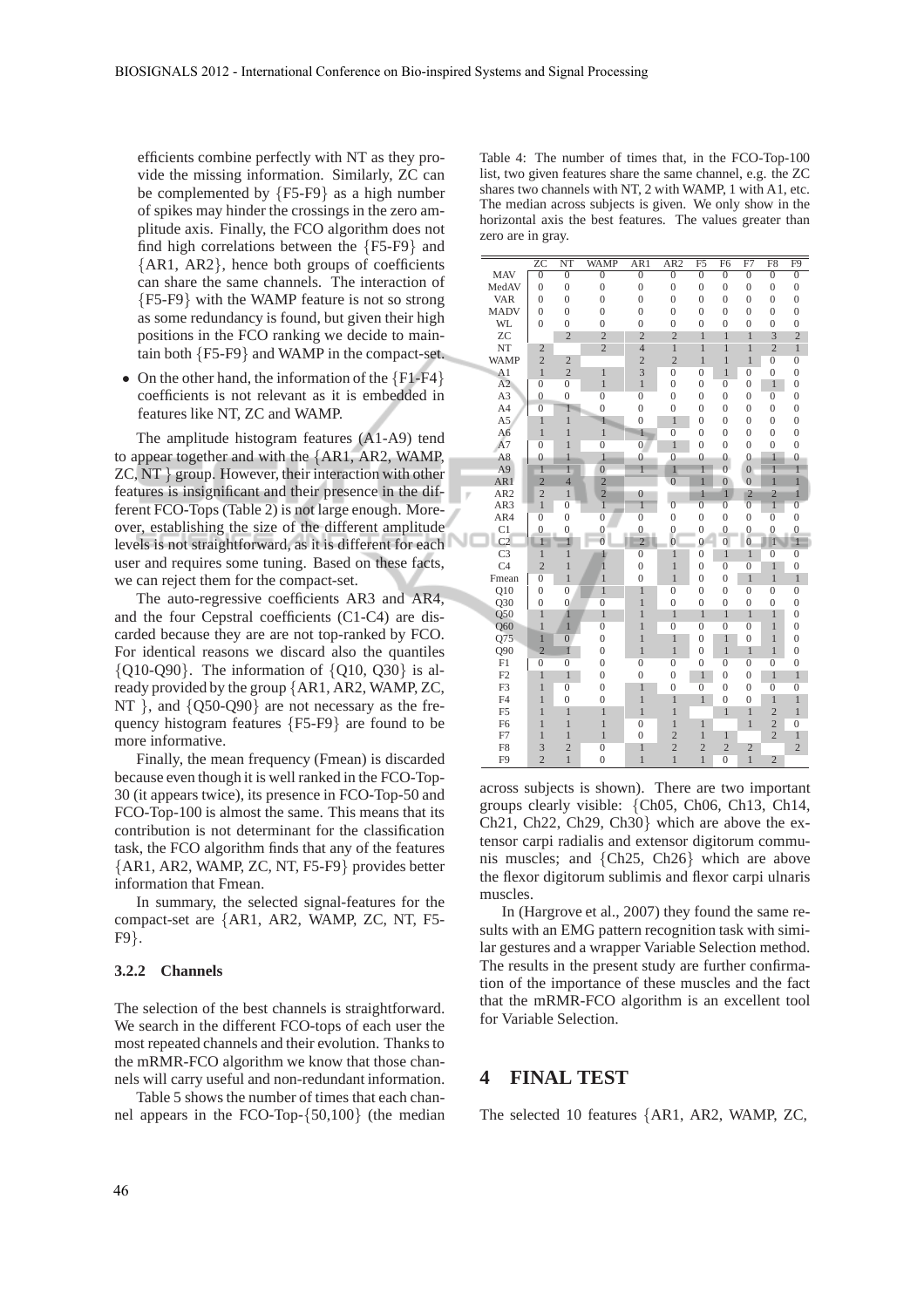Table 5: The number of times that a channel appears in the FCO-Top-{50,100}.The median across subjects is given. The selected channels are in bold.

|                      |              |                |                   |          | FCO-Top-50    |    |                |               |
|----------------------|--------------|----------------|-------------------|----------|---------------|----|----------------|---------------|
| $ChO1-08$            | $\mathbf{0}$ | $\theta$       |                   |          | 3             |    |                |               |
| Ch09-16              |              | 2              | $\mathbf{\Omega}$ | $\theta$ | 3             | 3  |                | $\theta$      |
| Ch17-24              |              | 1              | $\theta$          | $\theta$ | 4             | 5  | $\mathfrak{D}$ | 0             |
| Ch25-32              | 3            | 3              | 0                 | 0        | 3             | 6  |                | 0             |
|                      |              |                |                   |          |               |    |                |               |
|                      |              |                |                   |          | $FCO-Top-100$ |    |                |               |
| $ChO1-08$            |              |                | 2                 | 2        | 5             | 5  | Δ              |               |
| Ch09-16              |              | $\mathfrak{D}$ | 0                 |          | 4             | 8  | $\mathfrak{D}$ |               |
| $Ch17-24$            |              | 3              | $\theta$          | 2        | 6             | 10 | 2              | 0             |
| Ch <sub>25</sub> -32 |              |                |                   |          | 6             | 9  | 2              | $\mathcal{D}$ |

NT, F5-F9} and the selected 10 channels {Ch05, Ch06, Ch13, Ch14, Ch21, Ch22, Ch25, Ch26, Ch29, Ch30} form 100 combinations (i.e. a compact-set of 100 variables). To test the hypothesis that this compact-set holds most of the key information, the following procedure is applied to the data of subjects S3, S4 and S5. Firstly, from the trials of the Train, Validation and Test datasets the selected variables from the compact-set are extracted, which means using only the selected channels and computing the selected features from them. Secondly, an SVM classifier is trained with the Train-dataset. Finally the Validation and Test datasets are passed to the classifier for classification. The results are shown in Table 6. Note that as subject S5 has no Validation-dataset (Table 1) no classification rate is computed in that case.

On the one hand, with the classification rate of the Validation-datasets we can make a comparison of the performance between using the Top-100 variables of the FCO ranking list or using the 100 variables of the compact-set. As it is shown in Table 6, the differences in performance are very low. For example, for user S3, using the best 100 combinations of channels and features of that specific user (according to FCO) we only achieve a 4% extra classification rate than when using the selected 100 combinations of the compactset. On the other hand, Table 7 shows that the FCO-Top-100 list of user S3 demands 25 different sEMG channels in the system, whereas the compact-set list only demands 10 channels. Moreover, the compactset has the same channels and signal-features for every user, unlike the FCO-Top-100 list, which has the best ones depending on the user.

Finally, as the channels and features of the compact-set are selected knowing that they ensure a high classification rate of the Validation-dataset's trials (Figure 2), it is imperative to compute the classification rate for non-tested trials; the Test-dataset. As it is shown in Table 6 the information extracted from

the features {AR1, AR2, WAMP, ZC, NT, F5-F9} and the channels {Ch05, Ch06, Ch13, Ch14, Ch21, Ch22, Ch25, Ch26, Ch29, Ch30} is enough for an accurate classification in any user.

Table 6: Classification rate of the Validation and Test datasets when the compact-set of variables is used.

|         |               | Validation-dataset | Test-dataset |
|---------|---------------|--------------------|--------------|
| Subject | $FCO-Top-100$ | Compact-set        | Compact-set  |
| S3      | 88%           | 84%                | 77%          |
| S4      | 83%           | 80%                | 84%          |
| S5      |               |                    | 80%          |

Table 7: Comparison of the number of different channels and signal features in the Top-100 variables of the FCO, FCQ and Base ranking lists. The compact-set has also 100 variables as all the combinations among the selected channels and the selected features are included.

| Subject S3    | <b>Channels</b> | Features        |
|---------------|-----------------|-----------------|
| FCO-Top-100   | 25              | 26              |
| FCQ-Top-100   | 21              | 18              |
| Base-Top-100  | 24              | 16              |
| Compact-set   | $\overline{10}$ | $\overline{10}$ |
|               |                 |                 |
| Subject S4    | Channels        | Features        |
| FCO-Top-100   | 22              | 31              |
| FCQ-Top-100   | 20              | 32              |
| Base-Top-100  | 16              | 24              |
| Compact-set   | 10              | 10              |
|               |                 |                 |
| Subject S5    | Channels        | Features        |
| $FCO-Top-100$ | 25              | 24              |
| FCQ-Top-100   | 26              | 22              |
| Base-Top-100  | 28              | 15              |
| Compact-set   | 10              | 10              |

## **5 CONCLUSIONS**

In the present study 32 sEMG electrode locations and 41 signal-features are tested with the aim of reducing the necessary number to obtain an accurate classification rate in a 15 static-hand gesture classification task. A novel implementation of the mRMR Variable Selection algorithm is introduced to highlight the most informative but least redundant combinations of sEMG channels and signal-features.

The results show that the electrodes above the extensor carpi radialis, extensor digitorum, flexor digitorum sublimis and flexor carpi ulnaris muscles are the best ones for this kind of application. Moreover, there is a group of signal-features that have high discriminant power individually and that can extract nonredundant information from each of these channels.